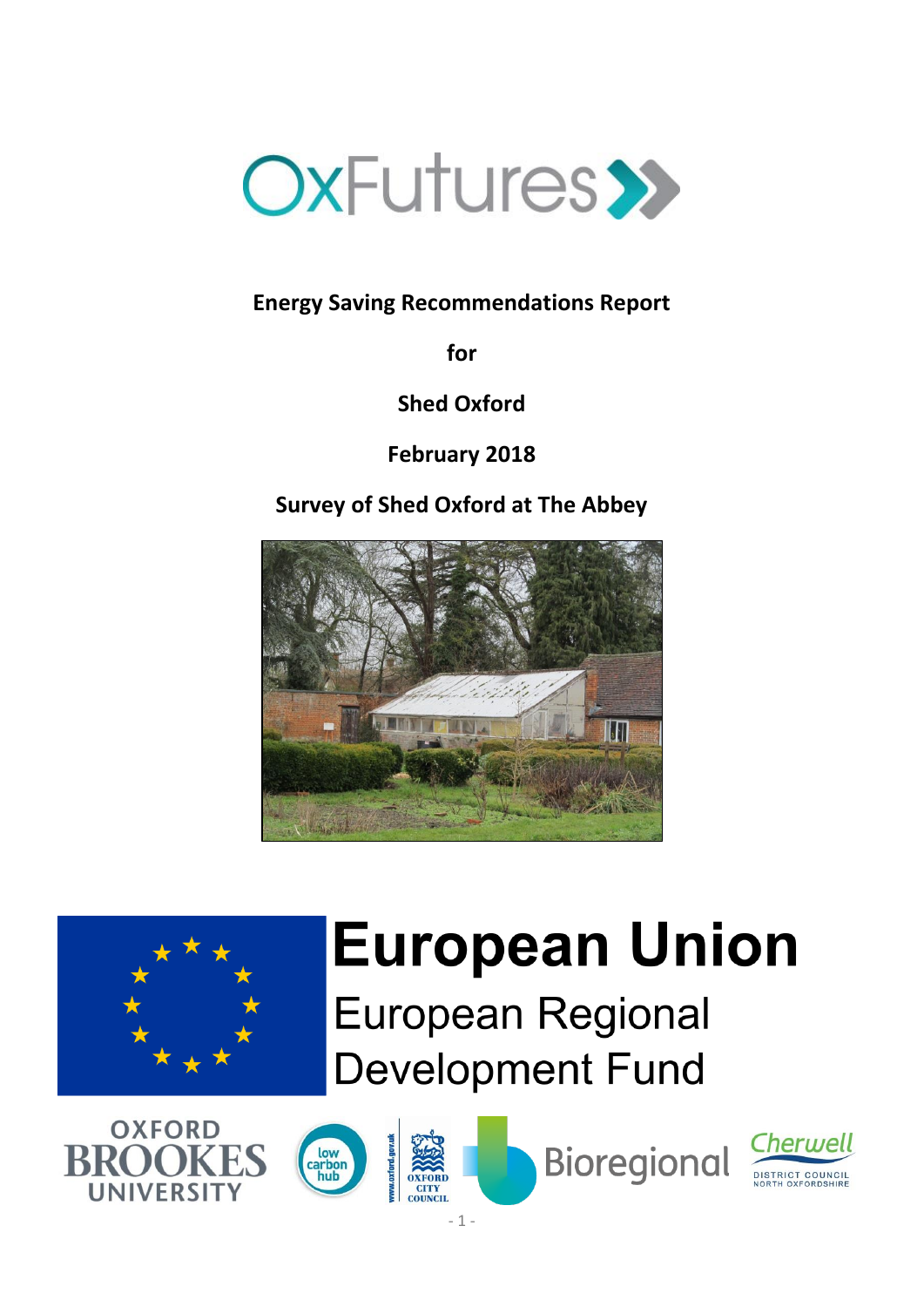## **ORGANISATION OVERVIEW**

## **Report overview**

EiE carried out a site visit and met with Linda Hull from The Abbey and John and Tony from Shed Oxford. All recommendations in this report are based on information and observations obtained during the site visit. The report is set out in order of recommended priority based on ease of implementation, carbon impact, cost and factors discussed on site.

| <b>Client details</b>    |             |                                                                    |  |
|--------------------------|-------------|--------------------------------------------------------------------|--|
| <b>Organisation name</b> | Shed Oxford | The Green<br><b>Sutton Courtnay</b><br>Abingdon<br><b>OX14 4AF</b> |  |
| Contact name             | Linda Hull  | linda@theabbey.uk.com<br>07772 655 035                             |  |
| Date of site visit       | 13/02/2018  | Carried out by Moira Dorey                                         |  |

#### **Energy savings recommendations - summary**

Below is a summary of the opportunities recommended in this report. Costs and savings have been estimated using available information; an explanation is provided in detail for each opportunity. Estimations have been made based on energy data provided.

| Opportunity                             | <b>Savings</b> | <b>Savings</b> | Cost  | <b>Initial</b> | <b>Carbon Impact</b>           |
|-----------------------------------------|----------------|----------------|-------|----------------|--------------------------------|
|                                         | (kWh / yr)     | (f / yr)       | (E)   | payback        | (tCO <sub>2</sub> e / yr)      |
| Install new polycarbonate roof on the   | 0              | 0              | 750   | n/a            | 0.00                           |
| greenhouse                              |                |                |       |                |                                |
| Move heat from greenhouse to tractor    | $\overline{0}$ | $\mathbf 0$    | 20    | n/a            | 0.00                           |
| shed?                                   |                |                |       |                |                                |
| Upgrade lighting to LEDs                | 350            | 40             | 150   | 3.75           | 0.14                           |
| Increase size of the skylight           | 0              | 0              | 60    | n/a            | 0.00                           |
| Consider heating sources for greenhouse | 0              | 0              | 20    | n/a            | 0.00                           |
| Warm the soil in winter                 | 0              | 0              | 40    | n/a            | 0.00                           |
| Install a PV pump to water greenhouse   | 0              | $\Omega$       | 60    | n/a            | 0.00                           |
| Consider adding solar PV panels         | $\Omega$       | 0              | 145   | n/a            | 0.00                           |
| <b>TOTAL</b>                            | 350            | £40/yr         | £1245 |                | $0.14$ tCO <sub>2</sub> e / yr |
|                                         | kWh/yr         |                |       |                |                                |

## **Site details**

Shed Oxford Community Workshop recently began to take occupancy of a former tractor shed on the grounds of The Abbey. The building is accessed through the greenhouse. At the present time the shed is unheated however the volunteers have a number of projects they would like to undertake to improve their facilities and attract more users to this community space. One of the projects they are planning is to renew the roof of the greenhouse to make the greenhouse a more effective space.

#### **Energy consumption annual profile**

| --          |                                   |                     |                                   |                     |
|-------------|-----------------------------------|---------------------|-----------------------------------|---------------------|
| Fuel type   | <b>Annual Energy use</b><br>(kWh) | Cost per kWh<br>(p) | <b>Standing charge</b><br>(p/day) | Approx. annual cost |
| Electricity |                                   | 11.49               |                                   |                     |
| Wood burner |                                   |                     |                                   |                     |
|             |                                   | _ _ _ _ _ _ _ _ _   | $\sim$ $\sim$                     |                     |

Consumption is not yet known as Shed Oxford have only recently moved into these premises.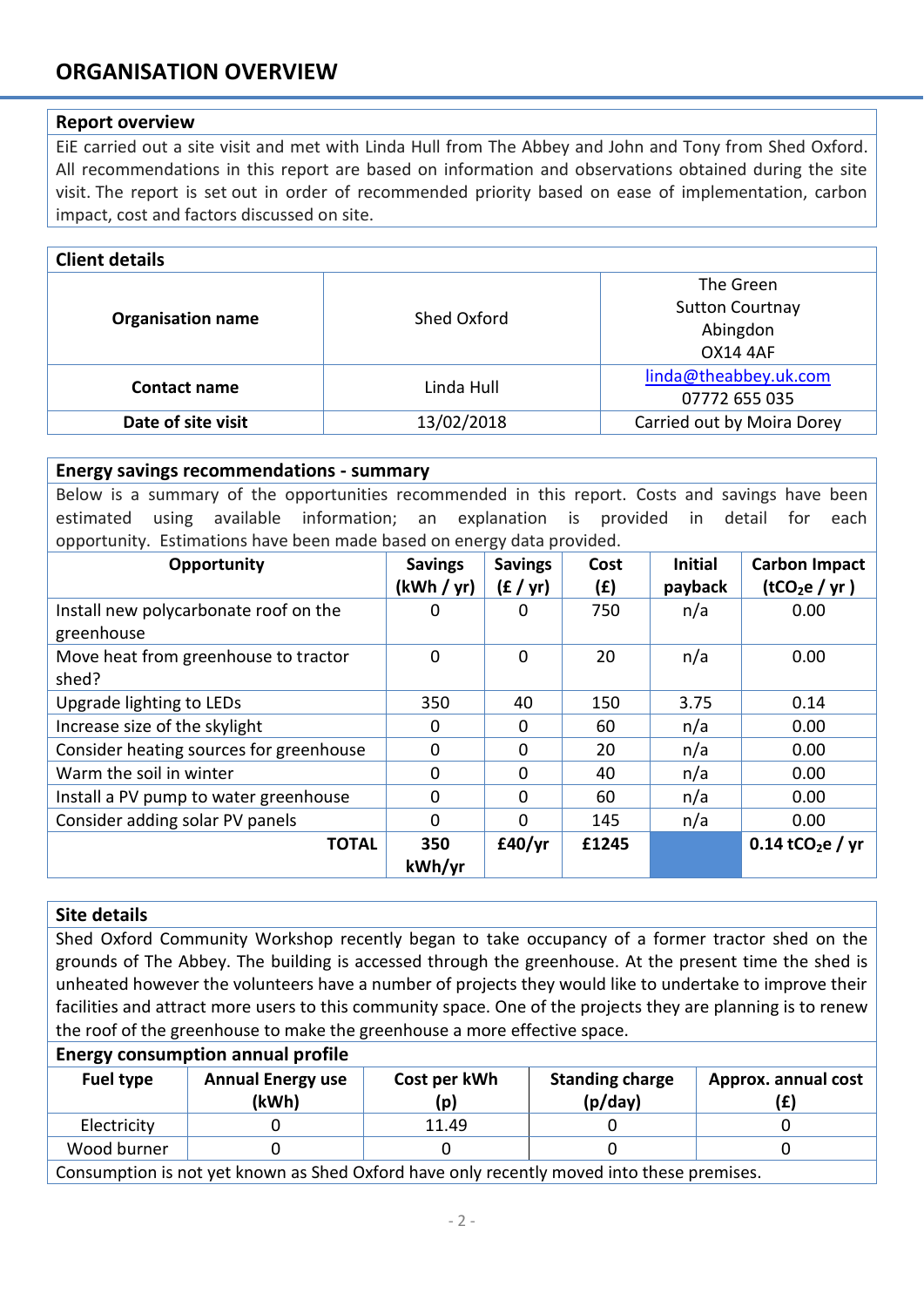| Install new polycarbonate roof and walls on the greenhouse |                   |                      |  |
|------------------------------------------------------------|-------------------|----------------------|--|
| <b>Energy saving (kWh)</b>                                 | Cost saving $(f)$ | Cost of action $(f)$ |  |
|                                                            |                   | 750                  |  |

Shed Oxford has undertaken to replace the damaged polycarbonate roof and side walls (above the brick) of the greenhouse. Staff have decided that these elements will be replaced with a improved polycarbonate which, for weight and durability, is a good decision. Additionally, if the greenhouse is going to be heated in the future, improving the u-value of the roof and walls by replacing the current damaged polycarbonate with good quality polycarbonate with a low u-value will improve heat retention in the greenhouse.

Before the decision is taken on what material to purchase a discussion is required on what will be grown in the greenhouse and therefore what conditions are needed. Is light more important that heat retention, for example?

One possible option is 35mm clear multiwall polycarbonate roof sheets that have excellent insulation properties but let less light in. They have a insulation u-value of 1.3 (equivalent to a good double glazed window) but light transmission of only 51%. See:

<http://www.premiumplastics.co.uk/35mm-clear-multiwall-polycarbonate-roof-sheets-5959-p.asp>

At the other end of the spectrum, 10mm Twinwall Polycarbonate Roofing Sheet has poorer insulation properties at a u-value of 3.0 (lower values indicate better insulation) but let in 81% of the light. See: <http://www.premiumplastics.co.uk/10mm-clear-twinwall-polycarbonate-roof-sheet-254-p.asp>

For further information on the insulation and light transmission qualities of polycarbonate roofs see: <http://www.premiumplastics.co.uk/ekmps/shops/megashop/resources/Other/polycarbonate-roofing.pdf>

## **Actions**

- Discuss with The Abbey staff what the proposed use is for the greenhouse and therefore identify whether light or heat are going to be the most important factor.
- Agree what type of polycarbonate sheeting is to be purchased.
- Obtain 3 quotes for purchasing this product quotes are readily available on-line.

## **Costs and savings**

10mm Twinwall sheets are considerable less expensive than 35mm sheets. The roof area of the greenhouse has been estimated as 28m2 plus side and end walls of 14m2. On this basis an average cost of £500 is estimated however this cost will vary considerable depending on the product selected.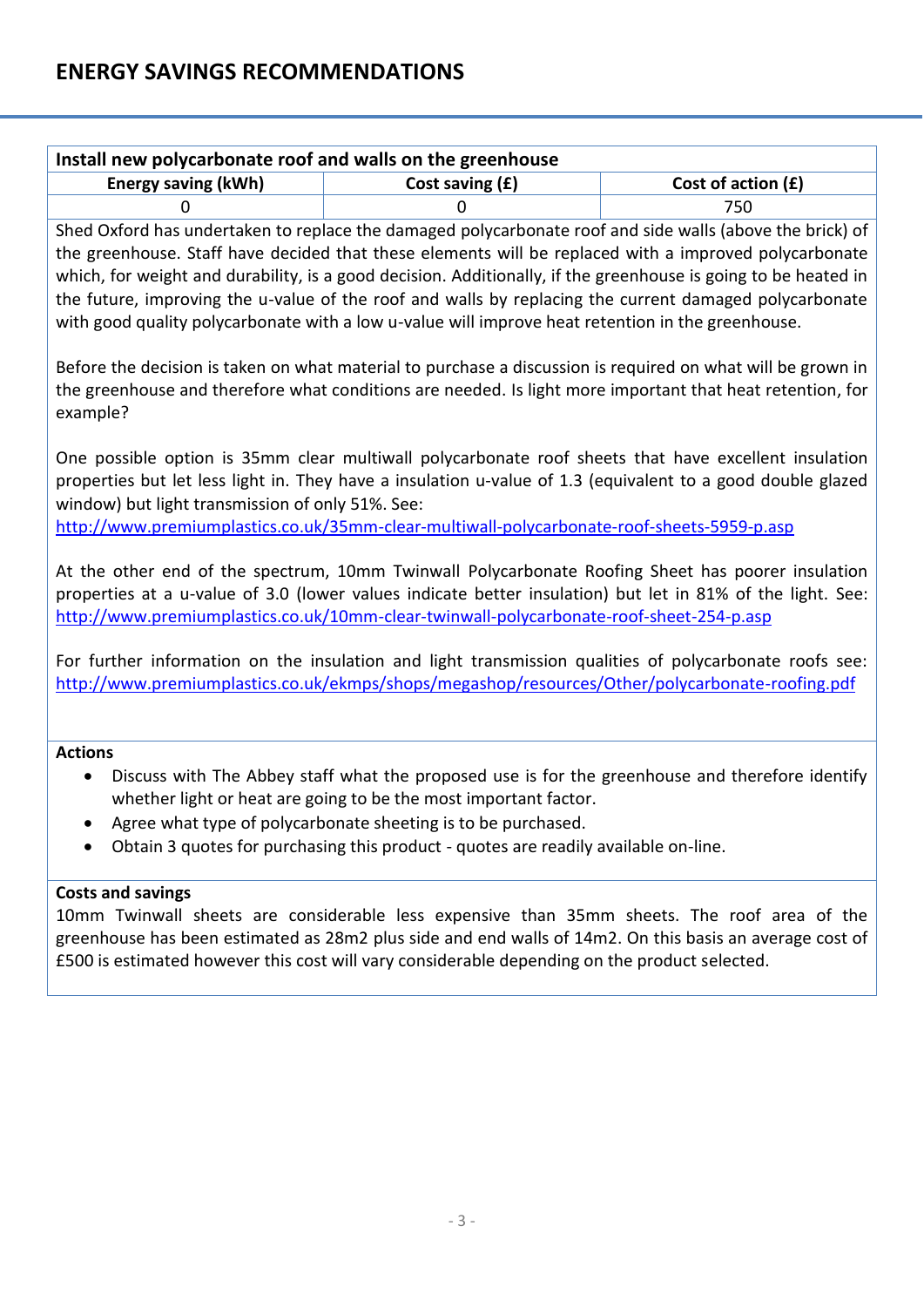| Move heat from greenhouse to tractor shed?                                                                                                                                                                                                                                                                                                                                                            |                   |                      |  |
|-------------------------------------------------------------------------------------------------------------------------------------------------------------------------------------------------------------------------------------------------------------------------------------------------------------------------------------------------------------------------------------------------------|-------------------|----------------------|--|
| <b>Energy saving (kWh)</b>                                                                                                                                                                                                                                                                                                                                                                            | Cost saving $(f)$ | Cost of action $(f)$ |  |
| 0                                                                                                                                                                                                                                                                                                                                                                                                     | 0                 | 20                   |  |
| The tractor shed is currently unheated. While there are plans to install a wood burning stove, the shed<br>users are also interested in using the heat generated from the sun in the greenhouse to pre-heat the shed,<br>which is well insulated but is a cold space. The following video illustrates one way that this can be done<br>fairly cheaply:<br>https://www.youtube.com/watch?v=f2jH8PcuOMs |                   |                      |  |
| <b>Actions</b><br>Investigate options for warming the shed from the greenhouse.<br>$\bullet$                                                                                                                                                                                                                                                                                                          |                   |                      |  |

## **Costs and savings**

Cost have been estimated £20 for parts.

| <b>Upgrade lighting to LEDs</b> |                   |                      |
|---------------------------------|-------------------|----------------------|
| <b>Energy saving (kWh)</b>      | Cost saving $(f)$ | Cost of action $(E)$ |
| 350                             | 40                | 150                  |

Lights currently installed in the shed include 4 x 6ft tubes, 2 x 5ft tubes and 8 x 2ft tubes. We recommend replacing these, when they fail, with LEDs. LED lights are more energy efficient and exist for nearly every fitting. They can reduce electricity use by up to 90% compared to other lighting. Additionally LEDs last up to 35,000 hours before they need to be replaced (fluorescent lights last 15,000 hours) resulting in reduced maintenance costs. Example LEDs can be found here:

[https://www.tlc-direct.co.uk](https://www.tlc-direct.co.uk/)

[http://www.lightingsupermarket.com](http://www.lightingsupermarket.com/)

<https://www.ledhut.co.uk/>

When selecting replacement lights there is also an opportunity to provide better lighting rather than using equivalent lights. Consider both the light quality preferred (known as colour temperature) that ranges from warm white, cool white or daylight and the level of brightness needed (measured in lumens).

Ensure that, whichever supplier you use, they offer a minimum 5 year failure replacement guarantee and are prepared to let you test a number of LEDs to ensure the light quality is correct before making a final purchase.

## **Actions**

- Once current lights fail, ensure they are replaced with LED lights.
- Ensure LED tubes are compatible with fixtures (often the starter or ballast needs to be removed).

## **Costs and savings**

Costs are based on 4 x new LED fittings @ £20 to replace the 6ft tubes, 2 x 22W tubes and 8 x 9w LED tubes at a total cost of £150, installed by a volunteer. Savings are based on lights being switched on 20 hours a week x 52 weeks (1,040 hrs) and reducing the wattage from 540W/hr to 204W/hr.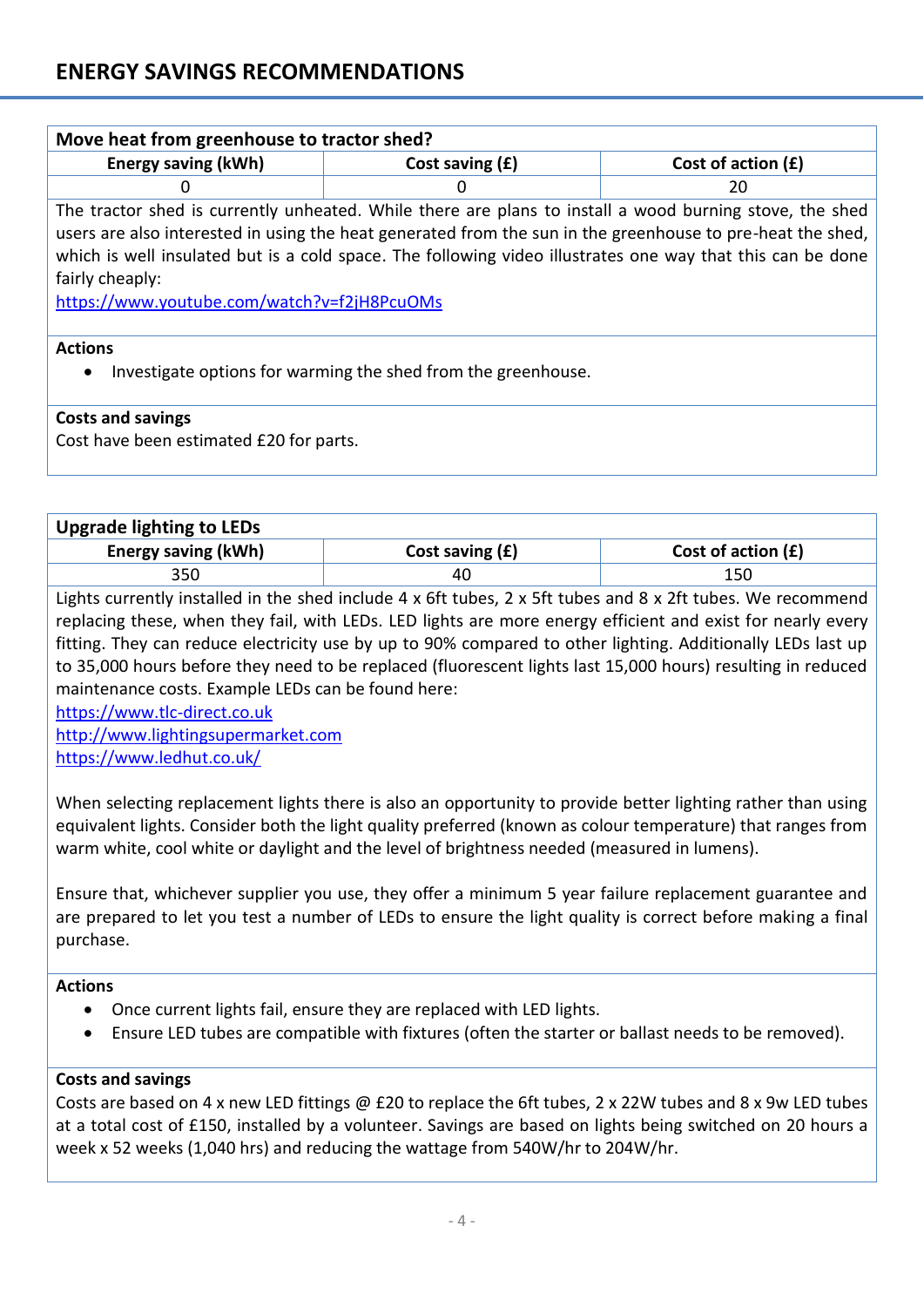| Increase size of the skylight |                   |                      |
|-------------------------------|-------------------|----------------------|
| <b>Energy saving (kWh)</b>    | Cost saving $(f)$ | Cost of action $(f)$ |
|                               |                   | 60                   |

There is very little natural light coming into the tractor shed, particularly over the work areas. As you are in the process of refurbishing the building anyway, this is an ideal opportunity to consider adding natural light. Adding natural light will allow the strip lighting to be turned off more frequently.

There is currently a small skylight in the roof. The size of this skylight could be increased to bring in more natural light. As described in the first recommendation, polycarbonate roofs are lightweight and easy to install. Following on from the arguments laid out in the first recommendation, in the case of the tractor shed insulation is probably more important that light therefore 35mm polycarbonate sheeting should be used.

Also bear in mind that rain falling onto polycarbonate roofing can be noisy therefore sound reduction levels should be taken into account where users will be working underneath this skylight.

You may want to ensure that this skylight can be opened in the summer for ventilation purposes.

When considering adding a skylight you may also want to consider adding internal or external insulation to the roof of the shed to improve heat retention.

## **Actions**

- Carry out a survey of the roof to ensure that changes to the roof structure can be made safely.
- Confirm that changes to this roof are not in contravention of The Abbey's listed status.
- Plan the installation to include well insulated polycarbonate roofing and an opening skylight.
- Gather a group of volunteers to install the skylight.

## **Costs and savings**

Costs are based on a 1m x 2.1m polycarbonate sheet costing £60 installed by volunteers with framing made from wood offcuts on site.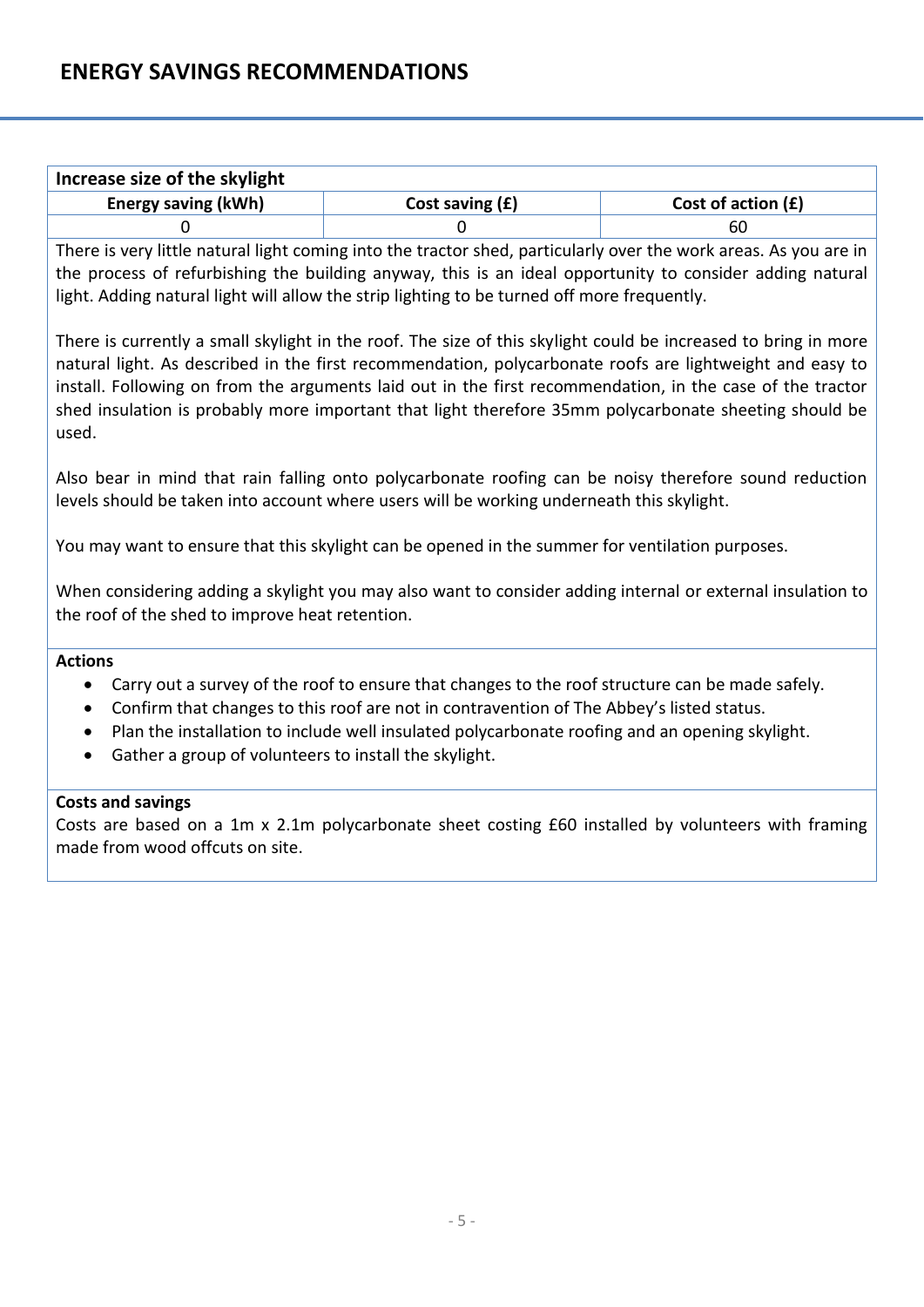| Consider alternative heating sources for the greenhouse |                   |                      |  |
|---------------------------------------------------------|-------------------|----------------------|--|
| <b>Energy saving (kWh)</b>                              | Cost saving $(f)$ | Cost of action $(f)$ |  |
|                                                         |                   |                      |  |

## AIR SOURCE HEATING

During the site visit we discussed options for using air-source heating to warm the greenhouse slightly in the winter through the installation of a home-made air source heat pump. Many of the DIY suggestions come from the USA and involve converting old air-conditioning units which you are unlikely to have however here are a couple of links to other options:

DIY Heat Pump from an old Fridge:

<https://www.youtube.com/watch?v=b3fL0r-Z2qM>

DIY Air to water heat pump to heat a small radiator: <https://www.youtube.com/watch?v=L6RfIUUhgLs>

If you would like to read further information on how air-source heat pumps work a useful resource is: [http://www.which.co.uk/energy/creating-an-energy-saving-home/guides/air-source-heat-pumps](http://www.which.co.uk/energy/creating-an-energy-saving-home/guides/air-source-heat-pumps-explained)[explained](http://www.which.co.uk/energy/creating-an-energy-saving-home/guides/air-source-heat-pumps-explained)

## USING OLD NIGHT STORAGE BRICKS

There are also a number of intesting ideas for using your old night storage heater bricks to keep the chill off the greenhouse in winter or overnight in summer.

- Dig a hole in the centre of your greenhouse put in your fire bricks, cover and get a tube similar to the one that comes out of the tumble dryer. Tie it up to the top of the roof and fit a small fan on the end (e.g. like in a PC computer). On warm days have the fan sucking in heat into the heat pit and when night time comes swap over the terminals and let it suck the air from the heat pit up into the green house creating a nice warm atmosphere all night.
- You could build a cold frame in the greenhouse or outside with the bricks inside. They will heat up in the sun and may keep plants warmish overnight. They might also be useful underneath seedling trays for the same purpose inside the greenhouse.

#### **Actions**

- Follow the links and consider options for a DIY air-source heat pump.
- Research further options for DIY air-source heating.
- Consider uses for old night storage heater bricks.
- Check your recycling store for appropriate parts.

## **Costs and savings**

Costs are based on £20 for parts that you do already have in your recycling store.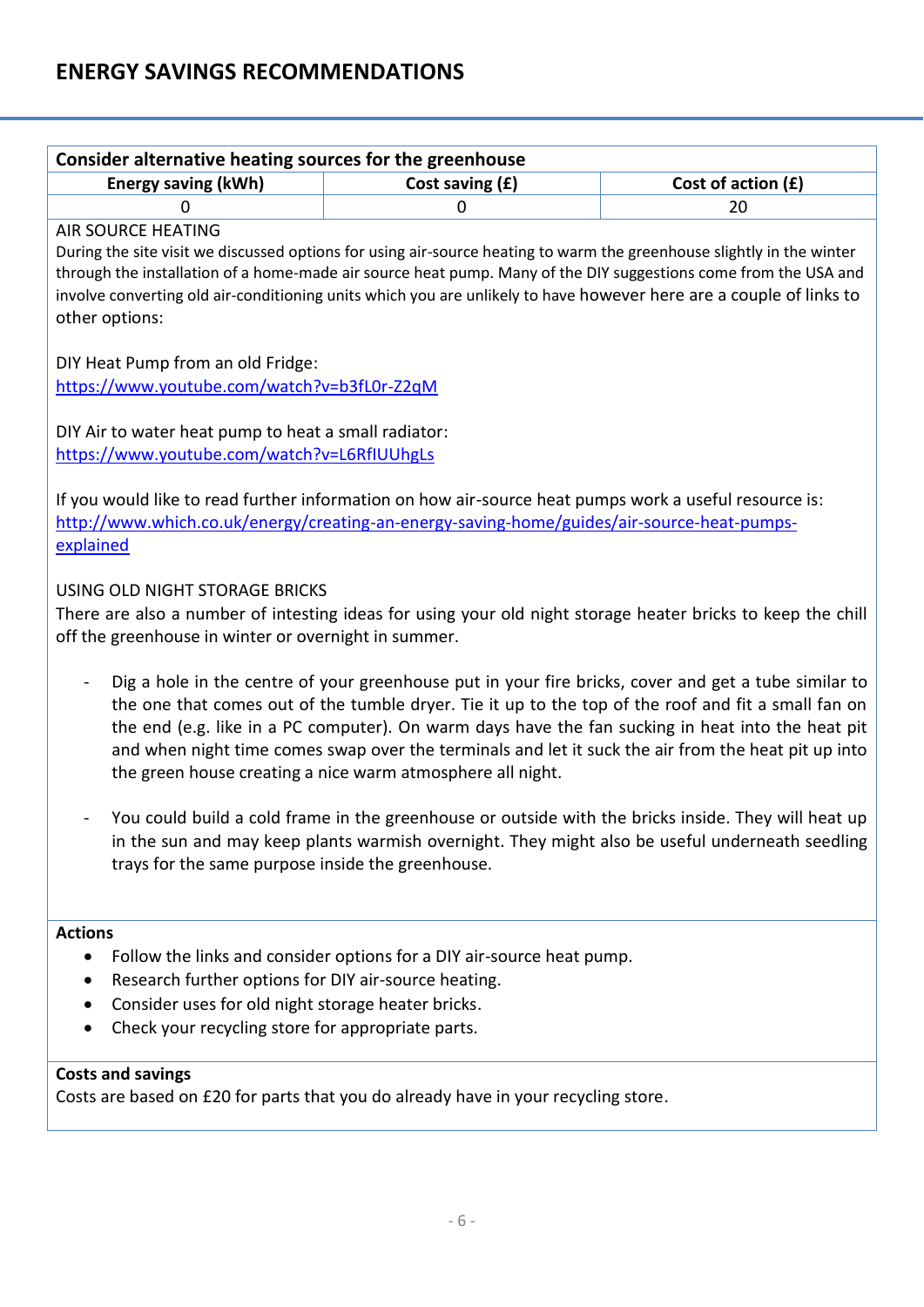| Warm the soil in winter                                                                                                                                                                                                            |                                                                                                  |                      |  |
|------------------------------------------------------------------------------------------------------------------------------------------------------------------------------------------------------------------------------------|--------------------------------------------------------------------------------------------------|----------------------|--|
| Energy saving (kWh)                                                                                                                                                                                                                | Cost saving $(f)$                                                                                | Cost of action $(f)$ |  |
| 0                                                                                                                                                                                                                                  | O                                                                                                | 40                   |  |
| You have also been considering how to heat the soil in winter to allow crops to be grown in winter. Soil<br>warming cables can be used to warm the soil rather than warming the whole greenhouse and will promote<br>plant growth. |                                                                                                  |                      |  |
| For examples of how to do this see:                                                                                                                                                                                                |                                                                                                  |                      |  |
|                                                                                                                                                                                                                                    | https://www.quickcrop.co.uk/blog/how-to-make-a-heat-bench-propagator-using-a-soil-warming-cable/ |                      |  |
| For an example of soil warming cable costs see:                                                                                                                                                                                    |                                                                                                  |                      |  |
| https://www.twowests.co.uk/soil-warming-cable                                                                                                                                                                                      |                                                                                                  |                      |  |
| <b>Actions</b>                                                                                                                                                                                                                     |                                                                                                  |                      |  |
| Consider the advantanges and possible uses of winter soil warming for winter crops.<br>٠                                                                                                                                           |                                                                                                  |                      |  |
| Use items from recycling sheds to create propagators.                                                                                                                                                                              |                                                                                                  |                      |  |
| <b>Costs and savings</b>                                                                                                                                                                                                           |                                                                                                  |                      |  |
| Cost of action is estimated at £40 based on a 20ft length.                                                                                                                                                                         |                                                                                                  |                      |  |

## **Install a PV pump to water the greenhouse**

| <b>Energy saving (kWh)</b> | Cost saving (£) | Cost of action $(f)$ |  |  |
|----------------------------|-----------------|----------------------|--|--|
|                            |                 |                      |  |  |

You are considering ways to make better use of collected water for watering, ideally making use of solar electricity too. A small solar pump may not be powerful enough to pull water to the top of the building however this would need further investigation. The following solar pump can be used for farm watering:

#### <https://tinyurl.com/y7usus9j>

There are a number of watering options that use solar power to water from a butt. A good example of this can be found here:

## <https://tinyurl.com/ybw8egy5>

As the greenhouse is currently watered by a hose from the mains tap, there will be some saving on the water bill as a result of this measure. Savings are dependant on the method of collection and the how much water storage is installed.

#### **Actions**

• Investigate options for using solar power to bring water from water butts for greenhouse and garden watering.

## **Costs and savings**

Costs are estimated as £60 based on the Wesfalia watering set in the second link.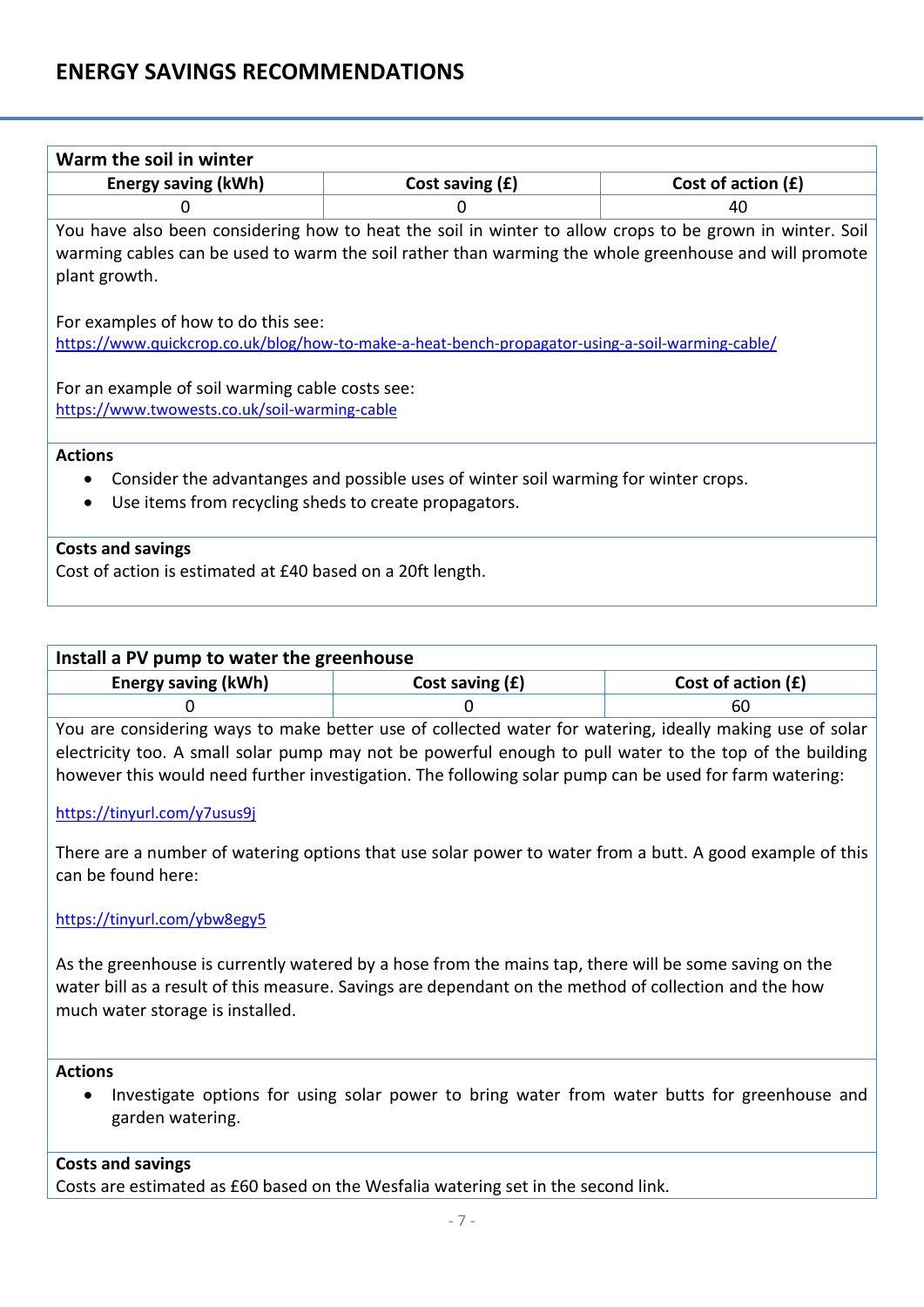| <b>Consider adding solar PV panels</b>                                                                  |                                                                                                             |                      |  |
|---------------------------------------------------------------------------------------------------------|-------------------------------------------------------------------------------------------------------------|----------------------|--|
| <b>Energy saving (kWh)</b>                                                                              | Cost saving $(f)$                                                                                           | Cost of action $(f)$ |  |
| 0                                                                                                       | 0                                                                                                           | 145                  |  |
|                                                                                                         | You are interested in using solar power to bring some light to your recycling sheds. Solar panel lighting   |                      |  |
|                                                                                                         | systems can be purchased as a set to light otherwise unlit sheds and outbuildings similar to your recycling |                      |  |
|                                                                                                         | shed. They store solar power during the day and discharge at night when required to power lights. For       |                      |  |
| example see:                                                                                            |                                                                                                             |                      |  |
|                                                                                                         |                                                                                                             |                      |  |
|                                                                                                         | http://www.photonicuniverse.com/en/catalog/full/189-25W-Off-Grid-Solar-Lighting-System-with-4-LED-          |                      |  |
| Lights-Solar-Panel-and-                                                                                 |                                                                                                             |                      |  |
| Battery.html?gclid=EAIaIQobChMIvcqV7s252QIVRUAbCh3VAQF0EAQYAiABEgIVUfD BwE                              |                                                                                                             |                      |  |
|                                                                                                         |                                                                                                             |                      |  |
| These systems may not provide sufficient light to give adequate lighting for use of equipment such as a |                                                                                                             |                      |  |
| lathe.                                                                                                  |                                                                                                             |                      |  |
|                                                                                                         |                                                                                                             |                      |  |
| <b>Actions</b>                                                                                          |                                                                                                             |                      |  |
| $\bullet$                                                                                               | Assess the practicality of PV panels on your recycling shed roof or nearby, e.g. will your flat roof        |                      |  |
|                                                                                                         | would bear the weight? Will summer tree cover block out the sun on the panels?                              |                      |  |
|                                                                                                         | Assess the use of this lighting. Is it for general background lighting or is it needed for close work?      |                      |  |

## **Costs and savings**

Cost is estimated as £145 based on the above link.